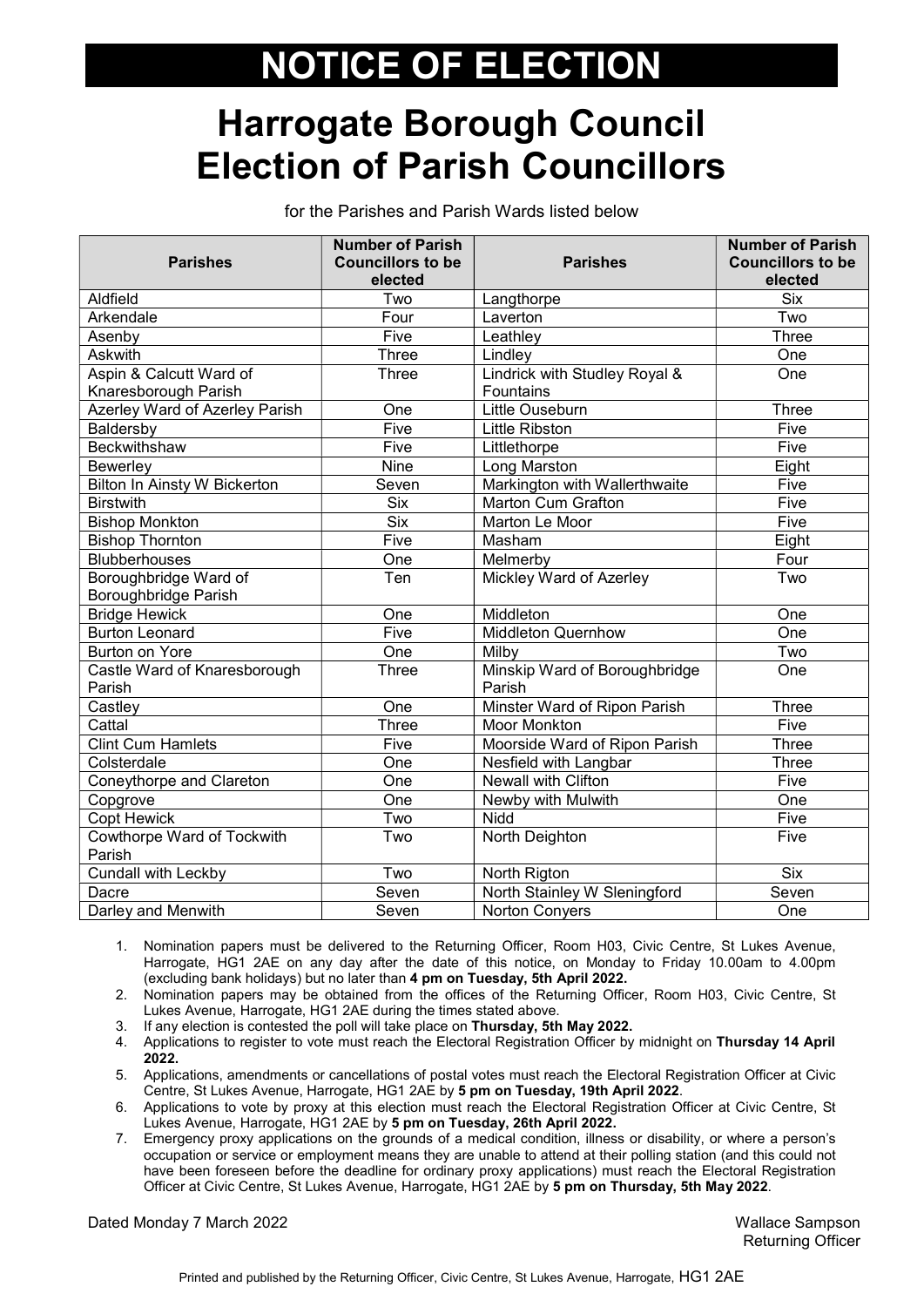# NOTICE OF ELECTION

### Harrogate Borough Council Election of Parish Councillors

for the Parishes and Parish Wards listed below

| <b>Parishes</b>                | <b>Number of Parish</b><br><b>Councillors to be</b> | <b>Parishes</b>                            | <b>Number of Parish</b><br><b>Councillors to be</b> |
|--------------------------------|-----------------------------------------------------|--------------------------------------------|-----------------------------------------------------|
|                                | elected                                             |                                            | elected                                             |
| Denton                         | Two                                                 | Norton Le Clay                             | Three                                               |
| <b>Dishforth</b>               | Five                                                | Norwood                                    | Three                                               |
| Dunkeswick Ward of Kirkby      | One                                                 | <b>Nun Monkton</b>                         | Five                                                |
| <b>Overblow Parish</b>         |                                                     |                                            |                                                     |
| Eastfield Ward of              | Three                                               | Pannal and Burn Bridge                     | Seven                                               |
| Knaresborough Parish           |                                                     |                                            |                                                     |
| Eavestone                      | One                                                 | Plompton                                   | One                                                 |
| Ellenthorpe                    | One                                                 | Rainton with Newby                         | Seven                                               |
| Ellingstring                   | Two                                                 | <b>Ribston Great with Walshford</b>        | <b>Three</b>                                        |
| Ellington High & Low           | Two                                                 | Ripley                                     | Five                                                |
| Farnley                        | Four                                                | Roecliffe                                  | <b>Six</b>                                          |
| Fearby                         | Three                                               | Sawley                                     | Three                                               |
| Felliscliffe                   | Five                                                | Scotton                                    | <b>Six</b>                                          |
| Fewston                        | Three                                               | Scriven                                    | Five                                                |
| Flaxby                         | One                                                 | Scriven Park Ward of                       | <b>Three</b>                                        |
|                                |                                                     | Knaresborough Parish                       |                                                     |
| Follifoot                      | <b>Six</b>                                          | Sharow                                     | Seven                                               |
| <b>Fountains Earth</b>         | Three                                               | Sicklinghall                               | Five                                                |
| Galphay Ward of Azerley Parish | Two                                                 | Skelding                                   | One                                                 |
| Givendale                      | One                                                 | Skelton on Ure                             | <b>Three</b>                                        |
| Goldsborough                   | <b>Six</b>                                          | Spa Ward of Ripon Parish                   | <b>Three</b>                                        |
| Grantley                       | Two                                                 | Spofforth with Stockeld                    | Seven                                               |
| <b>Great Ouseburn</b>          | Seven                                               | Stainburn                                  | Two                                                 |
| <b>Green Hammerton</b>         | Seven                                               | Staveley                                   | Five                                                |
| Grewelthorpe                   | Five                                                | Stonebeck Down                             | Three                                               |
| Hampsthwaite                   | Seven                                               | Stonebeck Up                               | Three                                               |
| <b>Hartwith Cum Winsley</b>    | Seven                                               | <b>Studley Roger</b>                       | Two                                                 |
| <b>Haverah Park</b>            | One                                                 | Swinton with Warthermarske                 | One                                                 |
| Healey                         | Two                                                 | <b>Thornton Bridge</b>                     | One                                                 |
| High & Low Bishopside          | Eleven                                              | <b>Thorpe Underwoods</b>                   | One                                                 |
| Humberton                      | One                                                 | <b>Timble Great</b>                        | Two                                                 |
| Hunsingore                     | <b>Three</b>                                        | <b>Timble Little</b>                       | One                                                 |
| <b>Hutton Conyers</b>          | Two                                                 | <b>Tockwith Ward of Tockwith</b><br>parish | Seven                                               |

1. Nomination papers must be delivered to the Returning Officer, Room H03, Civic Centre, St Lukes Avenue, Harrogate, HG1 2AE on any day after the date of this notice, on Monday to Friday 10.00am to 4.00pm (excluding bank holidays) but no later than 4 pm on Tuesday, 5th April 2022.

2. Nomination papers may be obtained from the offices of the Returning Officer, Room H03, Civic Centre, St Lukes Avenue, Harrogate, HG1 2AE during the times stated above.

3. If any election is contested the poll will take place on Thursday, 5th May 2022.

4. Applications to register to vote must reach the Electoral Registration Officer by midnight on Thursday 14 April 2022.

5. Applications, amendments or cancellations of postal votes must reach the Electoral Registration Officer at Civic Centre, St Lukes Avenue, Harrogate, HG1 2AE by 5 pm on Tuesday, 19th April 2022.

6. Applications to vote by proxy at this election must reach the Electoral Registration Officer at Civic Centre, St Lukes Avenue, Harrogate, HG1 2AE by 5 pm on Tuesday, 26th April 2022.

7. Emergency proxy applications on the grounds of a medical condition, illness or disability, or where a person's occupation or service or employment means they are unable to attend at their polling station (and this could not have been foreseen before the deadline for ordinary proxy applications) must reach the Electoral Registration Officer at Civic Centre, St Lukes Avenue, Harrogate, HG1 2AE by 5 pm on Thursday, 5th May 2022.

Dated Monday 7 March 2022 Wallace Sampson

Returning Officer